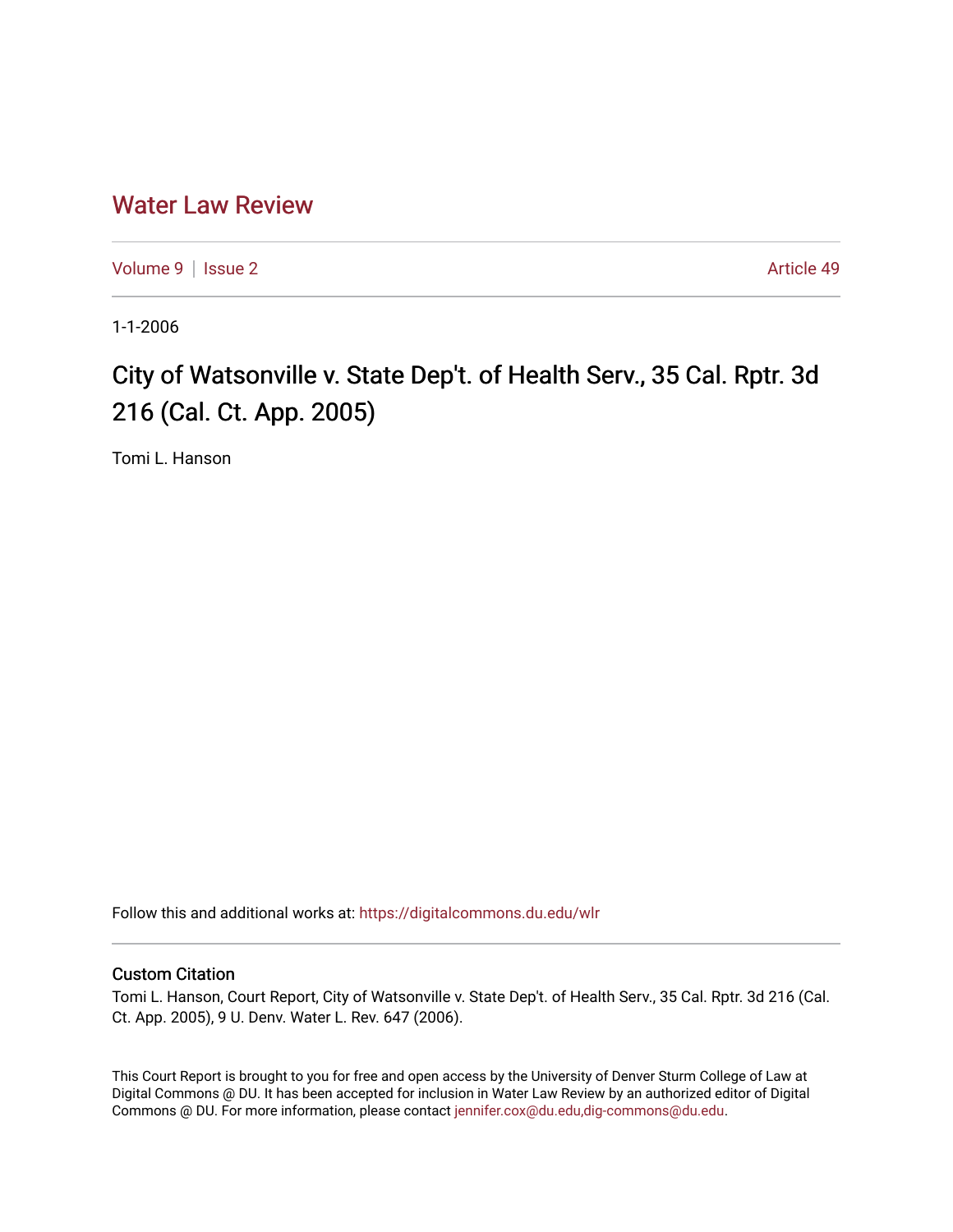Thus, while the United States had no authority to extinguish water rights granted by the Decree, it possessed the power to represent the Tribe's interests in order to quantify the Tribe's water rights. Additionally, the court declined to address the Tribe's argument of an absence of privity on grounds of comity.

The court reasoned that the dismissal without prejudice of all defendants claiming only tributary rights from the Globe Equity litigation indicated the convenience of separate adjudication of the water rights to the mainstem of the River and its tributaries. The court applied the transactional test for determining the identity of claims, and found that prior claims brought by the United States on behalf of the Tribe regarding the mainstem of the River were not part of the same transaction as claims to the River's tributaries. Ultimately, the court affirmed and remanded the order of the superior court holding that the Decree had preclusive effect to any claims made by the Tribe and the United States to additional water from the mainstem of the Gila River, and that the Decree had no preclusive effect to claims made by any party to water from the Gila River's tributaries.

*Matthew Smith*

## **CALIFORNIA**

**City of Watsonville v. State Dep't. of Health Serv., 35 Cal. Rptr. 3d 216 (Cal. Ct. App. 2005)** (holding that state law preempted a conflicting city ordinance because the subject was of statewide concern and the state law that fully regulated the subject was reasonably related and narrowly tailored to avoid infringing on legitimate municipal interests).

California's Health and Safety Code required the City of Watsonville ("City") to fluoridate the public water system, because the City's water system had more than 10,000 service connections. Before completing the fluoridation project, the City passed Measure **S,** a ballot initiative that prohibited introducing any substance into the City's drinking water supply unless approved by the United States Food and Drug Administration for safety and effectiveness. Since Measure S effectively prohibited fluoridation of the City's water supply, the City stopped the fluoridation process. The California Department of Health Services ("DHS") ordered the City to fluoridate and comply with section 116410 of the Health and Safety Code. The City sought declaratory and injunctive relief from the Superior Court of Santa Cruz County, California. The trial court concluded state law preempted Measure S and the City had to follow the requirements of state law.

The City appealed to the Sixth Appellate District Court of Appeals. The court determined an actual conflict existed, because state law fully